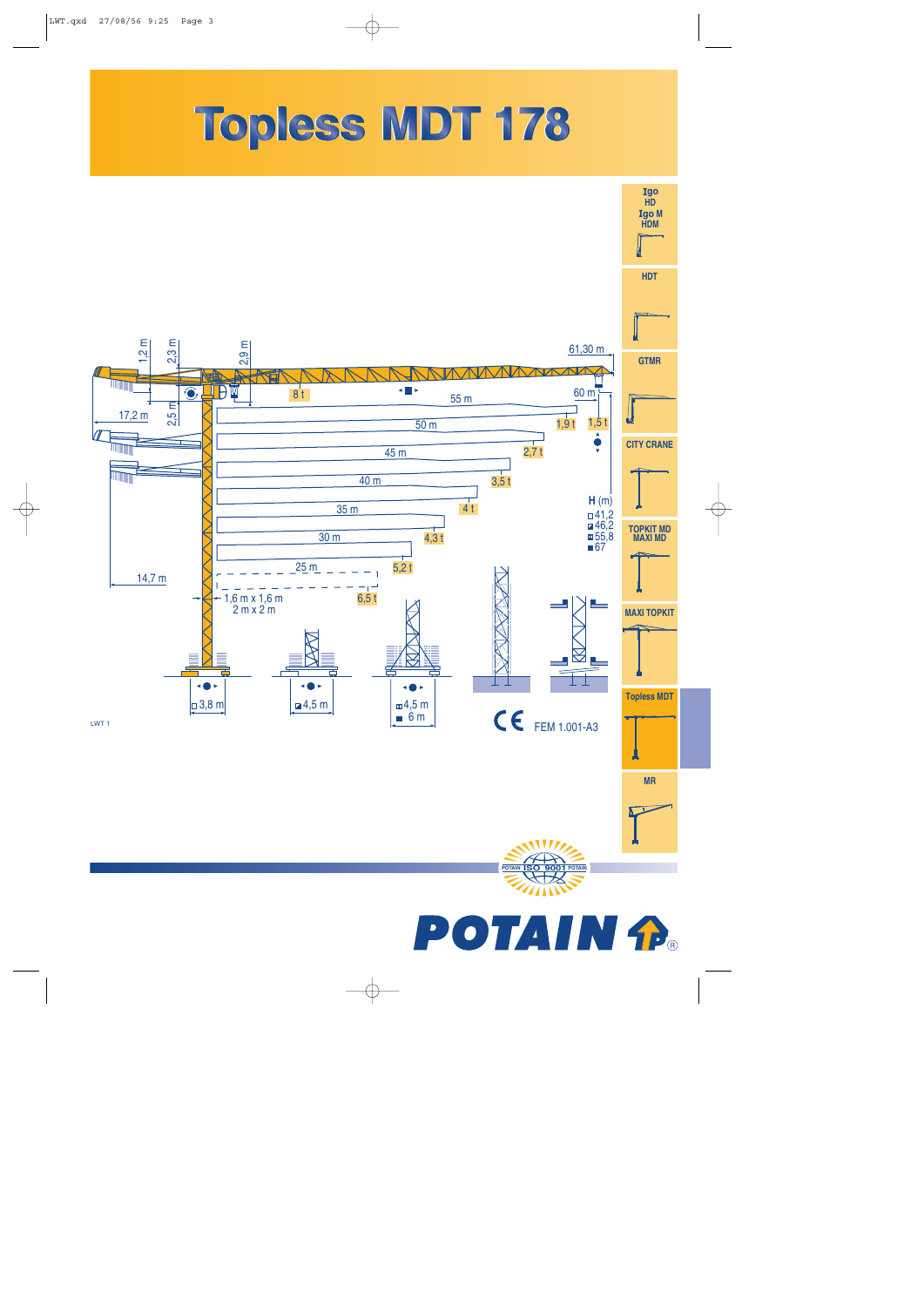

**Topless MDT 178** 

## **POTAIN P.**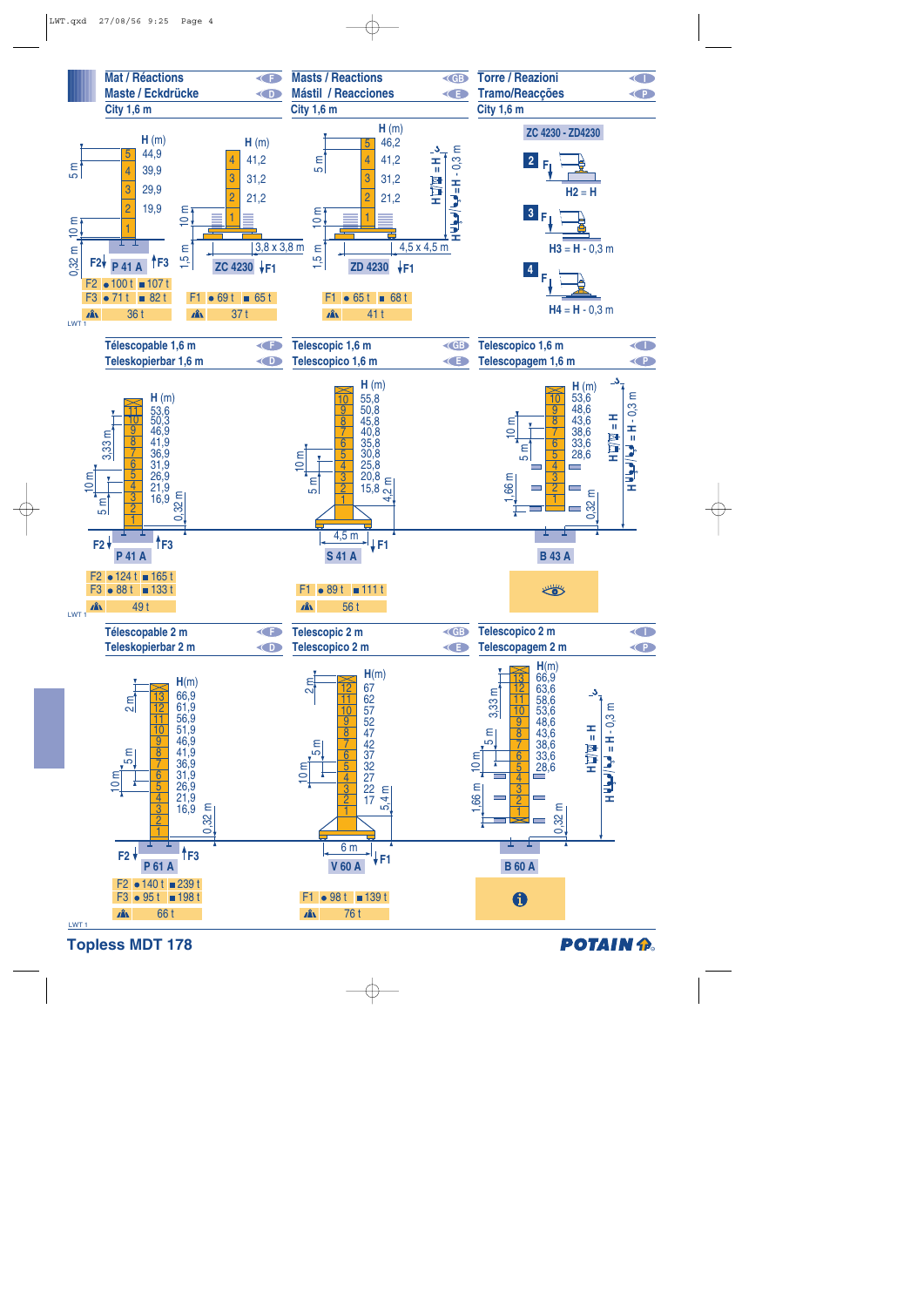| <b>Courbes de charges</b> | <b>Example 2</b> Load diagrams | <b>ED</b> Curve di carico | <b>KID</b> |
|---------------------------|--------------------------------|---------------------------|------------|
| Lastkurven                | <b>Curvas de cargas</b>        | <b>E</b> Curva de cargas  | <b>CP</b>  |

|                                              |                   |                                 |     |                |                |               |                | الملجعا حسب لحيا         |                 |                         |                  |              |                                                |    |           |    |                |                |                |                                             |         |          |
|----------------------------------------------|-------------------|---------------------------------|-----|----------------|----------------|---------------|----------------|--------------------------|-----------------|-------------------------|------------------|--------------|------------------------------------------------|----|-----------|----|----------------|----------------|----------------|---------------------------------------------|---------|----------|
| 60 m                                         |                   | $3,1 \rightarrow 14,3 \quad 15$ |     | 17             |                |               |                | 20 22 25,2 27,4 30 32 35 |                 |                         |                  | 37           | 40                                             | 42 | 45        | 47 | 50             | 52             | 55             | 57                                          | 60 m    |          |
| $\sqrt{N}$                                   |                   | 8                               | 7,5 | 6,5            | 5,3            |               |                | $4,7$ 4 4 3,6 3,3        |                 |                         | 3 <sup>7</sup>   |              | 2,8 2,55 2,4 2,2 2,05                          |    |           |    | 1,9            | 1,8            | 1,7            | $1,6$ 1,5 t                                 |         |          |
|                                              |                   |                                 |     |                |                |               |                | الملحة حسيدها            |                 |                         |                  |              |                                                |    |           |    |                |                |                |                                             |         |          |
| 55 m<br>$\sqrt{N}$                           | $3.1 \rightarrow$ |                                 | 8   | 15,6 17<br>7,2 | 20<br>5,9      | 22<br>5,3     | 4,5            | 25 27,6 29,9 32<br>4     | $\overline{4}$  | 3,7                     | 35               | 37           | 40<br>3,3 3,1 2,8 2,7 2,45 2,3 2,15 2,05 1,9 t | 42 | 45        | 47 | 50             |                | 52 55 m        |                                             |         |          |
|                                              |                   |                                 |     |                |                |               |                |                          |                 |                         | الملجعا حسب لحيا |              |                                                |    |           |    |                |                |                |                                             |         |          |
| 50 m                                         | $3,1 \rightarrow$ |                                 |     | 18,6 20        |                | 22            | 25             | 27                       | 30 <sub>o</sub> |                         |                  |              | 33 35,9 37 40 42                               |    | 45        | 47 | 50 m           |                |                |                                             |         |          |
| <b>AVA</b>                                   |                   |                                 |     |                | $8 \quad 7,4$  | 6,6           | 5,6            | 5,1                      | 4,5             | 4 <sup>1</sup>          | $\overline{4}$   |              |                                                |    |           |    |                |                |                |                                             |         |          |
|                                              |                   |                                 |     |                | 20.8           |               |                |                          |                 |                         |                  |              | الملحة وسيدادها                                |    |           |    |                |                |                |                                             |         |          |
| 45 <sub>m</sub><br>$\overline{\wedge}\wedge$ | $3,1 \rightarrow$ |                                 |     |                | 8              | 22<br>7,5     | 25<br>6.4      | 27<br>5,9                | 30              | 32<br>$5,2$ 4,8         |                  |              | 35 36,9 40,1 42<br>$4,3$ 4 4 3,8 3,5 t         |    | 45 m      |    |                |                |                |                                             |         |          |
|                                              |                   |                                 |     |                |                |               |                |                          |                 |                         |                  |              | الملحة حسيب لحيا                               |    |           |    |                |                |                |                                             |         |          |
| 40 m                                         | $3,1 \rightarrow$ |                                 |     |                | 20,7           | 22            | 25             | 27                       | 30              | 32                      |                  |              | 35 36,8 40 m                                   |    |           |    |                | (t)<br>أمعالما |                | امعا                                        |         |          |
| $\sqrt{N}$                                   |                   |                                 |     |                | 8 <sup>1</sup> | 7,4           | 6,4            | 5,8                      | 5,2             | 4,8                     |                  |              | $4,3$ 4 4 t                                    |    |           |    | 8              |                |                |                                             |         |          |
| 35 m                                         | $3,1 \rightarrow$ |                                 |     |                | 20,8           | 22            | 25             | 27                       | 30              | 32                      | 35 <sub>m</sub>  |              |                                                |    |           |    |                |                |                |                                             |         | $-0.4t$  |
| $\sqrt{N}$                                   |                   |                                 |     |                |                | $8 \quad 7,5$ | 6,5            | 5,9                      |                 |                         | $5,2$ 4,8 4,3 t  |              |                                                |    |           |    | 4              |                |                |                                             |         |          |
| 30 m                                         | $3.1 \rightarrow$ |                                 |     |                | 20,8           | 22            | 25             | 27                       | 30 <sub>m</sub> |                         |                  |              |                                                |    |           |    |                |                |                |                                             |         | $-(m)$   |
| $\overline{\triangle\triangle}$              |                   |                                 |     |                |                |               |                | 8 7,5 6,5 5,9 5,2 t      |                 |                         |                  |              |                                                |    |           |    |                |                |                | $= 0.4 t$                                   |         |          |
|                                              |                   |                                 |     |                |                |               |                |                          |                 |                         |                  |              |                                                |    |           |    |                |                |                |                                             |         |          |
|                                              |                   |                                 |     |                |                |               |                | <b>W←–––⊔</b>            |                 |                         |                  |              |                                                |    |           |    |                |                |                |                                             |         |          |
| 60 m<br>$\overline{\wedge}\wedge$            |                   | $2,4 \rightarrow 14,5$ 15       |     | 17<br>6.7      | 20             | 22            |                | 26 26,5 30               |                 | 32                      | 35               | 37           | 40                                             | 42 | 45        | 47 | 50             | 52             | 55             |                                             | 57 60 m |          |
|                                              |                   | 8                               | 7.7 |                | 5,5            | 4,9           | $\overline{4}$ |                          |                 | $4 \quad 3,4 \quad 3,2$ | 2,8              | 2,6          |                                                |    |           |    |                |                |                | 2,4 2,2 2,05 1,9 1,75 1,65 1,55 1,45 1,35 t |         |          |
| 55 m                                         | $2.4 \rightarrow$ |                                 |     | 15,8 17        | 20             | 22            |                | W←∟→∐<br>25 28,4 29      |                 | 32                      | 35               | 37           | 40                                             | 42 | 45        | 47 | 50             | 52             | 55 m           |                                             |         |          |
| $\sqrt{N}$                                   |                   |                                 |     | $8 \t 7.4$     | 6.1            | 5,5           |                | $4,7$ 4 4                |                 | 3,5                     |                  | $3,2$ 3      | $2,7$ 2,5                                      |    | $2,3$ 2,2 |    | $\overline{2}$ |                | $1,9$ 1,75 t   |                                             |         |          |
|                                              |                   |                                 |     |                |                |               |                |                          |                 |                         |                  | <b>W←∟→⊔</b> |                                                |    |           |    |                |                |                |                                             |         |          |
| 50 m<br><b>AVA</b>                           | $2,4 \rightarrow$ |                                 |     | 18,9<br>8      | 20             | 22            | 25             | 27                       | 30              |                         |                  | 32 34,1 34,8 | 37                                             | 40 | 42        | 45 | 47             | $50 \text{ m}$ |                |                                             |         |          |
|                                              |                   |                                 |     |                | 7,5            | 6,7           | 5,8            | 5,3                      | 4,7             | 4,3                     | $\overline{4}$   |              | 4 3,7 3,4 3,2 2,9 2,75 2,55 t                  |    |           |    |                |                |                |                                             |         |          |
| 45 m                                         | $2,4 \rightarrow$ |                                 |     |                | 21,1           | 22            | 25             | 27                       | 30              | 32                      |                  |              | V←→D<br>35 38,2 38,9 40 42 45 m                |    |           |    |                |                |                |                                             |         |          |
| $\overline{N}$                               |                   |                                 |     |                | 8              | 7,6           | 6,6            | $6\overline{6}$          | 5,3             | 4,9                     |                  |              | 4,4 4 4 3,9 3,6 3,35 t                         |    |           |    |                |                |                |                                             |         |          |
|                                              |                   |                                 |     |                |                |               |                |                          |                 |                         |                  |              | <b>W←∟→D</b>                                   |    |           |    |                | (t)            |                |                                             |         |          |
| 40 m                                         | $2.4 \rightarrow$ |                                 |     |                | 21,3           | 22            | 25             | 27                       | 30              | 32                      |                  |              | 35 38,4 39,2 40 m                              |    |           |    |                |                | $\blacksquare$ | Ţ                                           |         |          |
| $\overline{\Delta\Delta}$                    |                   |                                 |     |                | 8              | 7,7           | 6,7            | 6,1                      | 5,4             | $5\overline{)}$         | 4,5              |              | $4 \t 4 \t 3.9 \t t$                           |    |           |    |                | 8              |                |                                             |         |          |
| 35 m                                         | $2.4 \rightarrow$ |                                 |     |                | 21,4           | 22            | 25             | 27                       | 30              | 32                      | 35 <sub>m</sub>  |              |                                                |    |           |    |                | 4              |                |                                             |         | $-0,1$ t |
| $\overline{\Delta\Delta}$                    |                   |                                 |     |                | 8              | 7,7           | 6,7            | 6,1                      | $5,4$ 5         |                         | $4,5 +$          |              |                                                |    |           |    |                |                |                |                                             |         |          |
| 30 m                                         | $2,4 \rightarrow$ |                                 |     |                | 21,4           | 22            | 25             | 27                       | 30 m            |                         |                  |              |                                                |    |           |    |                |                |                |                                             |         | -(m)     |
| $\sqrt{N}$                                   |                   |                                 |     |                | 8 <sup>1</sup> |               |                | 7,7 6,7 6,1 5,4 t        |                 |                         |                  |              |                                                |    |           |    |                |                |                | $=$ $\Xi$ - 0,1t                            |         |          |

| 45           | Voir<br><b>KET</b><br>télescopage<br>sur dalles                                   | <b>Siehe</b><br>$\langle \blacksquare \bigr\rangle$<br>Kletterkrane im<br>Gebäude             | See climbing<br>$\triangleleft$ GB<br>crane                                               | Vea grua<br>K∎<br>trepadora                                                      | Consultare<br>gru in cavedio                                                                    | Ver<br>$\left\langle \right $ P $\left  \right\rangle$<br>telescopagem sobre<br>lages |
|--------------|-----------------------------------------------------------------------------------|-----------------------------------------------------------------------------------------------|-------------------------------------------------------------------------------------------|----------------------------------------------------------------------------------|-------------------------------------------------------------------------------------------------|---------------------------------------------------------------------------------------|
| $\bullet$    | Réactions en service                                                              | Reaktionskräfte in<br><b>Betrieb</b>                                                          | Reactions in service                                                                      | Reacciones en<br>servicio                                                        | Reazioni in servizio                                                                            | Reacções em serviço                                                                   |
|              | Réactions hors<br>service                                                         | Reaktionskräfte<br>außer Betrieb                                                              | Reactions out of<br>service                                                               | Reacciones fuera de<br>servicio                                                  | Reazioni fuori servizio                                                                         | Reacções fora de<br>servico                                                           |
| $\mathbf{A}$ | A vide sans lest<br>(ni train de transport)<br>avec flèche et<br>hauteur maximum. | <b>Ohne Last, Ballast</b><br>(und Transportachse).<br>mit Maximalausleger<br>und Maximalhöhe. | Without load, ballast<br>(or transport axles),<br>with maximum jib and<br>maximum height. | Sin carga, sin lastre,<br>(ni tren de<br>transporte), flecha y<br>altura máxima. | A vuoto, senza zavorra<br>(ne assali di trasporto)<br>con braccio massimo<br>e altezza massima. | Sem carga (nem trem<br>de transporte)-<br>sem lastro com lança<br>e altura máximas.   |
| A            | Nous consulter                                                                    | Auf Anfrage                                                                                   | Consult us                                                                                | Consultarnos                                                                     | Consultateci                                                                                    | Consultar-nos                                                                         |

**Topless MDT 178**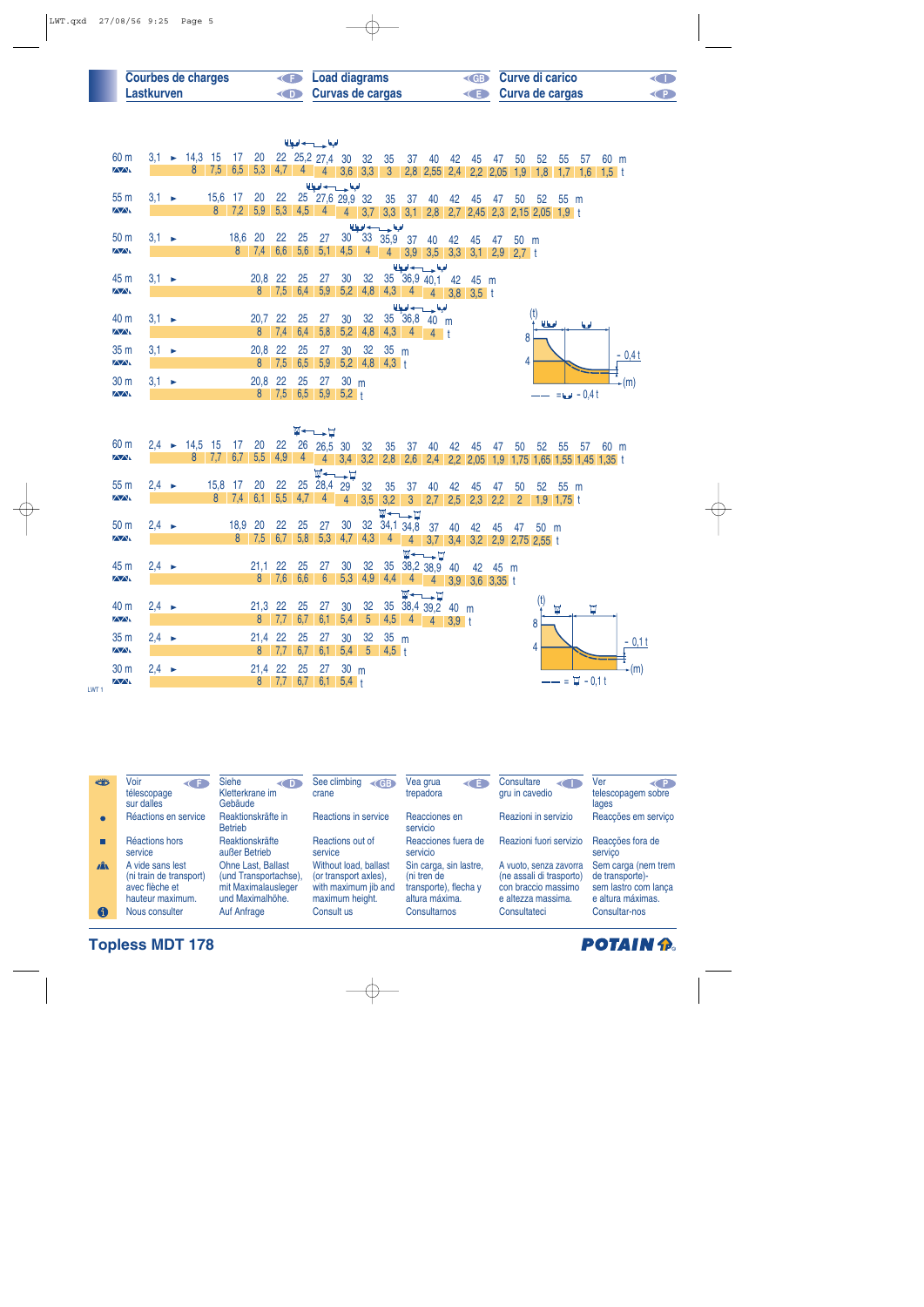| Télescopage sur dalles  | <b>E</b> Climbing crane                               | <b>ED</b> Gru in cavedio | O          |
|-------------------------|-------------------------------------------------------|--------------------------|------------|
| Kletterkrane im Gebäude | Telescopage gruas trepadoras Telescopagem sobre lages |                          | $\left($ P |

**B 43 A**



LWT 1

**Topless MDT 178**

| Α  | Distance entre<br>cadres         | Abstand<br>$\left($ D<br>zwischen den<br>Rahmen | Distance<br>$\triangleleft$ GB<br>between collars | <b>Distancia</b><br>K E<br>entra marcos | Distanza fra<br>i telai         | <b>Distância</b><br>$\left( 1\right)$<br>entre quadros |
|----|----------------------------------|-------------------------------------------------|---------------------------------------------------|-----------------------------------------|---------------------------------|--------------------------------------------------------|
| H1 | Hauteur grue                     | Kranhöhe                                        | Crane height                                      | Altura grúa                             | Altezza gru                     | Altura da grua                                         |
| P  | Poids de la grue<br>(en service) | Krangewicht<br>(in Betrieb)                     | Crane weight<br>(in service)                      | Peso de la grúa<br>(en servicio)        | Peso della gru<br>(in servizio) | Peso da grua (em<br>servico)                           |
| R  | Réaction horizontale             | Horizontalkräfte                                | Horizontal reaction                               | <b>Reaccion horizontal</b>              | Reazione orizzontale            | Reacção horizontal                                     |

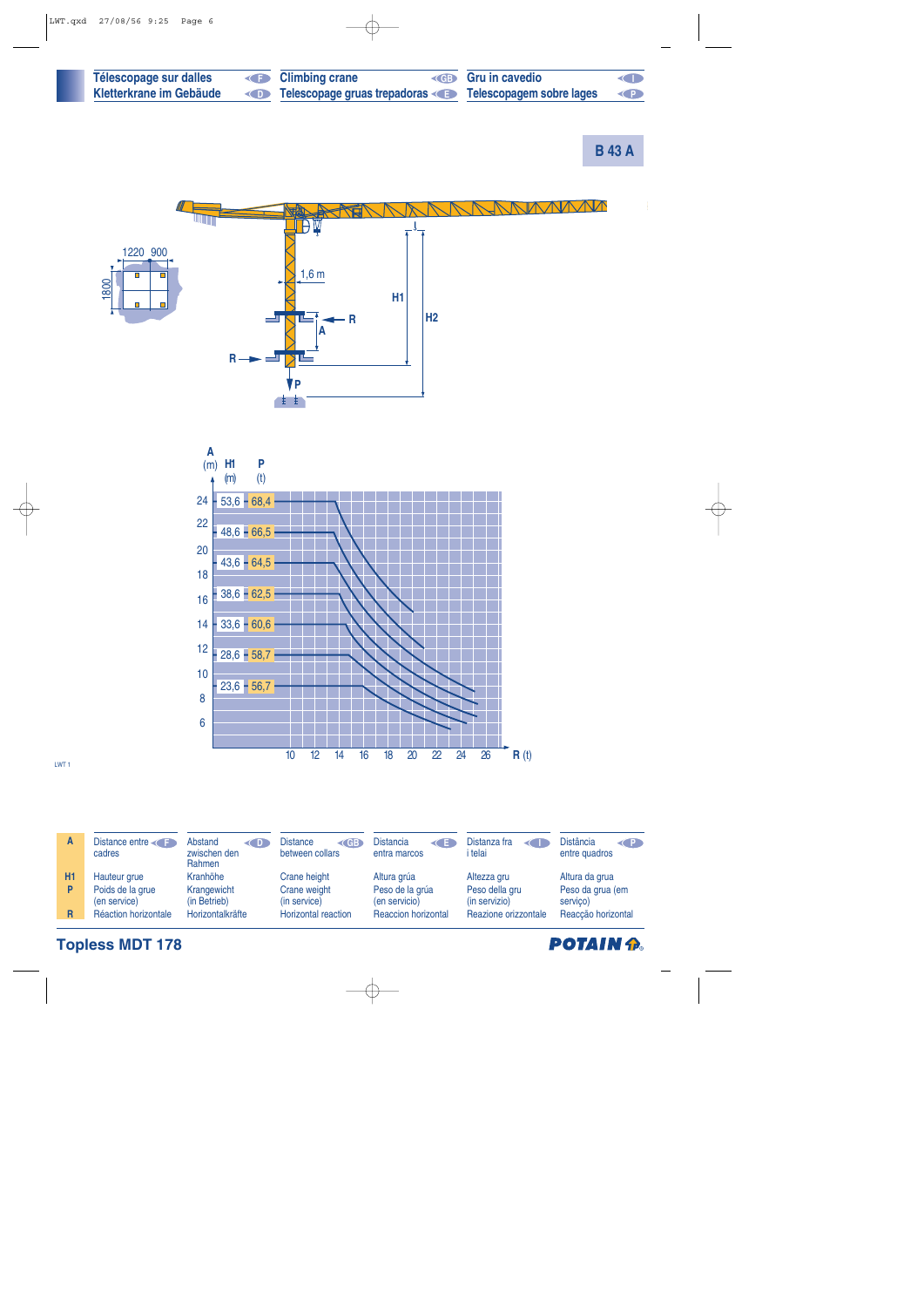| Lest de contre-flèche |
|-----------------------|
| Gegenauslegerballast  |

**Lessey Counter-jib ballast**<br> **Example 2** Lastre de contra flec **Lastre de contra flecha**  **GB Contrappeso Lastros da contra lança** 

**I**

|                 |        | 1 100 kg - 3 600 kg |
|-----------------|--------|---------------------|
|                 |        |                     |
| <b>AVVN</b>     |        | $x^2$ (kg)          |
| 60 m            | 17,2 m | 15 200              |
| 55 m            | 17,2 m | 15 200              |
| 50 m            | 17,2 m | 14 100              |
| 45 m            | 14,7 m | 14 100              |
| 40 m            | 14,7 m | 13 000              |
| 35 m            | 14,7 m | 11 900              |
| 30 m            | 14,7 m | 10 800              |
| 25 <sub>m</sub> | 14,7 m | 10 500              |

LWT 1

 $\overline{\phantom{a}}$ 

| Lest de base        | Base ballast                    | <b>Example 2</b> Zavorra di base | <b>KID</b> |
|---------------------|---------------------------------|----------------------------------|------------|
| <b>Grundballast</b> | <b>Example 2</b> Lastre de base | <b>E</b> Lastros da base         |            |

|                                    |                        | H(m)             | 41,2 | 31,2 | 21,2 | 11,2 |      |      |      |      |    |    |    |
|------------------------------------|------------------------|------------------|------|------|------|------|------|------|------|------|----|----|----|
| ZC 4230 $\cdot$<br>$\boxdot$ 1,6 m |                        | $\mathbf{A}$ (t) | 80   | 75   | 70   | 70   |      |      |      |      |    |    |    |
|                                    |                        | H(m)             | 46,2 | 41,2 | 36,2 | 31,2 | 26,2 | 21,2 | 16,2 | 11,2 |    |    |    |
| $\boxtimes$ 1,6 m                  | ZD 4230 - •            | $\mathbf{A}$ (t) | 70   | 65   | 60   | 60   | 55   | 55   | 55   | 55   |    |    |    |
|                                    |                        |                  |      |      |      |      |      |      |      |      |    |    |    |
| $\boxdot$ 1,6 m                    | $S$ 41A $\rightarrow$  | H(m)             | 55,8 | 50,8 | 45,8 | 40,8 | 35,8 | 30,8 | 25,8 | 20,8 |    |    |    |
|                                    |                        | $\mathbf{A}$ (t) | 114  | 90   | 66   | 54   | 48   | 48   | 48   | 48   |    |    |    |
|                                    |                        |                  |      |      |      |      |      |      |      |      |    |    |    |
|                                    | $V$ 60 A $\rightarrow$ | H(m)             | 67   | 62   | 57   | 52   | 47   | 42   | 37   | 32   | 27 | 22 | 17 |
| $\boxtimes$ 2 m                    |                        | $x^2$ (t)        | 132  | 108  | 84   | 72   | 48   | 24   | 24   | 24   | 24 | 24 | 24 |

 $LWT 1$